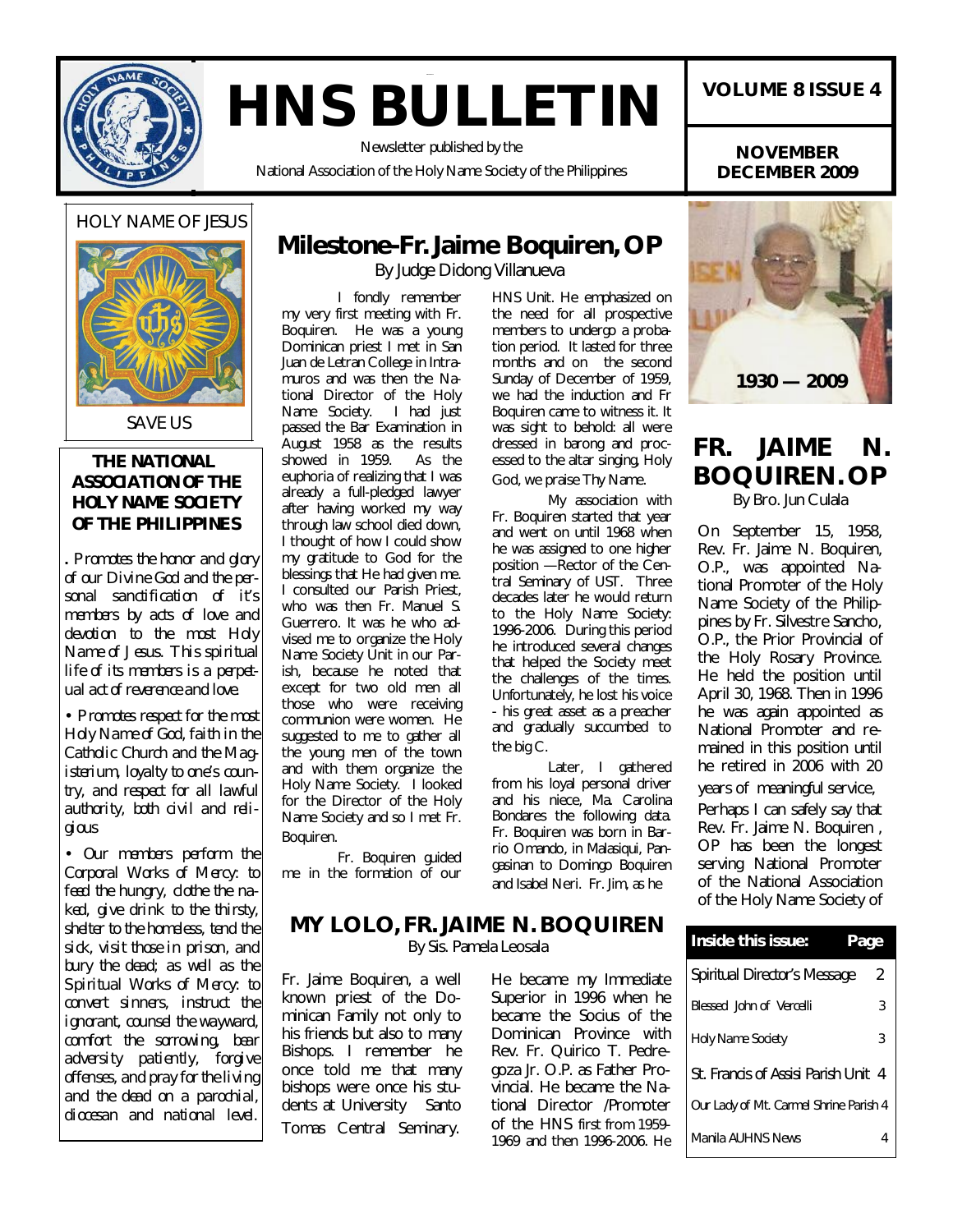

### *Page 2* HNS BULLETIN

## **Spiritual Director's Message**  Fr. Rey Adalid, OP

*We dedicate this issue to a great apostle of the Holy Name Society in the Philippines -*

 *Fr. Jaime N. Boquiren, OP*

*It comes when we least expect it - that is what we say about death. Our Lord Himself said that we do not know when it would come. But some special people seem to be gifted with the knowledge when death will come to them. The saints especially were almost always sure when death would come to them… though probably because they were always prepared for it. Fr. Boquiren, or father Bok as he was fondly called by his confreres in the Order, knew exactly when it would come. So much so that he was able to give the necessary "instructions" on how and where he was to be buried. He himself designed his coffin and even provided for pillows which he jokingly said he would need so he could comfortably be inside coffin. He was indeed prepared to meet death. He had worked so much for the Holy Name Society… that must be one compelling reason this gift of premonition was given to him. May he rest in peace!*

#### '**Milestone'…from page 1**

was fondly called, was the youngest of seven siblings. All of them had died leaving him as the last to pass away. Almost all his nieces and nephews are in the United States.

Father first studied at the Binmaley Elementary School, and then at the Mary Help of Christians Seminary and later on at the UST Central Seminary as a Dominican. He was sent to Rome to pursue his post graduate studies and it was there that he was ordained priest Later he would be assigned to this Seminary as its Rector.

#### **'My Lolo' from Page 1**

gave up his position as Nat. Director/Promoter of our Confraternity when he was operated - his voice box was removed, and thus could no longer communicate verbally. Many are saying that Fr. JB's greatest weapon was his voice

up his own museum in his hometown of Malasiqui. Here one would see on display his pictures of ordination, his travels, the pictures of his parents, his beloved Holy Namers and their activities which makes it a must for all Holy Namers to see. In many of his talks with me he would say that it is his honest conviction that there are many persons who lived holy lives and therefore may be considered saints. I like to believe that Fr. Boquiren lived that kind of life and deserves to be considered as such.

He has such a love for keeping memorabilia. This led him to put

but unfortunately and sad to say he lost it. But even though he lost his weapon, he never stopped working and moving. He still carried on his hobby of clippings... His pen continued to move and his brain continued as his personal computer.



*Fr. Boquiren was a serious and an effective evangelizer whose inspiring and thought provoking homilies, teachings, and and speeches are almost always tempered with timely and comformable wit and humor. He contributed immensely to the improvement of the confraternity during his watch*

 **His favorite "picture"**

 *- Bro. Pert Carpio, Jr. HNS Quezon City*

*We thank Fr. Boquiren... because of him our Unit was revitalized*

 *Bro. Piling Cabatuando , HNS Gapan City, N.E.*

'Fr. Jaime Boquiren' from page 1

#### the Philippines.

He was a strong and avid advocate of the Society. He so loved it that he was so protective of it. He made sure the Society stayed true to its vision and mission, that it stayed neutral in political issues and doggedly refused overtures by some quarters that the Society make a stand on political issues. For these reasons and a lot of other reasons, he got the moniker "Dictator", spoken with mix feelings of respect and love. I remember commenting during one of the convention that "No sin is unforgiveable by God", he told me: "Ok Mr. Culala we will make a thesis out that".

- end of the discussion.

He made sure the Society kept attuned with the times by adapting "en toto" the Seven Pastoral Priorities of Pope John Paul II and the Nine Pastoral Priorities of the NPCCR (National Pastoral Consultation on Church Renewal) as the Seven Pastoral Priorities and Nine Pastoral Priorities of the Holy Name Society respectively, which was approved during the 29<sup>th</sup> National Convention of the Society on May 31-June 2, 2002 in Tagaytay City.

During the Funeral Mass for him on November 28, 2009, the Priest who last visited him said that Fr. Boquiren had certainly prepared for his journey in minute details. He even showed him in one room of his house the coffin he will use with three pillows inside so it will be comfortable for him lying down there when he finally uses it. There was no public viewing as he wished, just a picture of him smiling as he wants to be remembered. And the Priest said he died with a smile on his face!

His Museum near his house in Malasique, Pangasinan shows how he loved the Holy Name Society and the Holy Namers were close to his heart, so I was told.

Probably a fitting epitaph for would be :

**HERE LIES A MAN, AN AVID ADVOCATE OF THE HOLY NAME SOCIETY, A "DICTATOR" IN HIS OWN RIGHT***!*

Lord, we commend to your loving care all the sick members of **our confraternity especially Bro. Emiliano Aberin.** 

**We also pray for all the souls of the faithful departed. We particularly remember our recently deceased: Fr. Jaime N. Boquiren, O.P.**

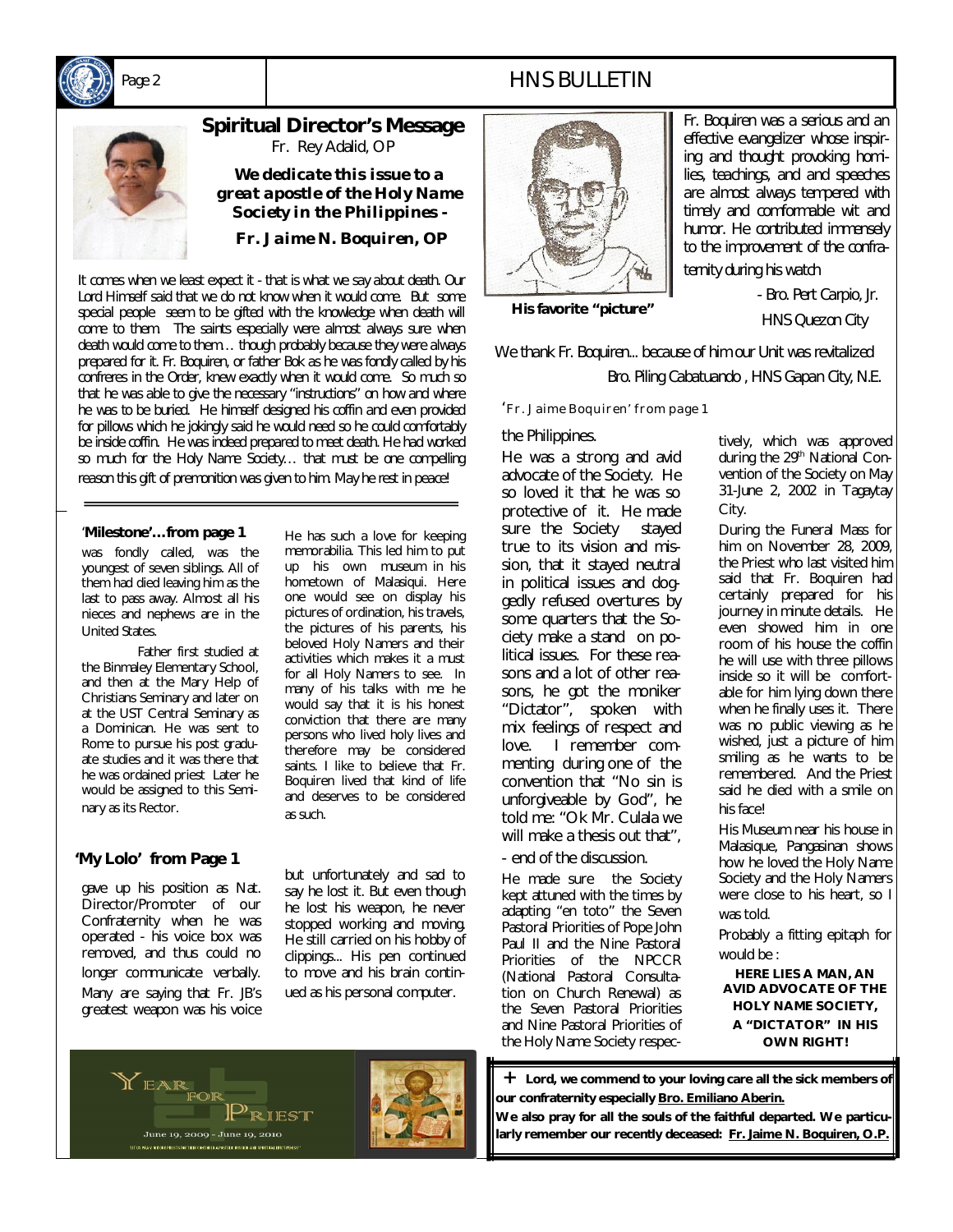### **Holy Name Society**

By Sis. Pamela Leosala

(Editor's Note: We feature an article about our Confraternity to commemorate the 79th year of its establishment in the Philippines. The Confraternity was established at University of Santo Tomas on November 13, 1930.)

The Society of the Holy Name, formally known as the Confraternity of the Most Holy Name of God and Jesus, is a Roman Catholic confraternity of the laity and is one of several which are under the care of the Dominican Order. It is open to all Catholic adult males and females, and is dedicated to making reparations, in particular, against blasphemy, perjury, and immorality.

#### History

The Council of Lyons in 1274 emphasized the need for the faithful to have a special devotion to the Holy Name of Jesus. The Dominicans, who were actively spreading the Christian message at this time in a crusade against the Albegensians took on the challenge and preached the power of the Holy Name of Jesus. They spread the devotion effectively. In every Dominican church, altars, confraternities and societies were erected everywhere in honor of the Holy Name.

The devotion grew rapidly with the preaching of the Dominican Order and several saints (including St. Bernardine of Sienna, a Franciscan, and St. John Capistrano). The devotion and confraternities were given a further boost by several grants of indulgences by Pope Boniface IX and Julius II.

The first Holy Name Society, in the modern sense was founded in the early 1400s by Didacus of Victoria, one of the greatest preacher's of the devotion to the Divine Name. He founded the Society of the Holy Name of God, and created a rule for its governance whose purpose "was to suppress the horrible profanation of the Divine Name by blasphemers, perjurers, and by men in their ordinary conversation." Long after Didacus' death in 1450, Pope Pius IV approved the society on April 13, 1564 and enriched it with many indulgences. In later years, the Society of the Holy Name of God, merged with the "Confraternity of the Most Holy Name of Jesus" maintaining the rule laid down by Didacus. The society was thereafter also known under the title of the "Confraternity Against Oaths." Several Popes following Pius IV in the 16th and 17th centuries also made the Confraternity an object of special preference, including, most notably Innocent IX, who further enriched the confraternity with indulgences, strongly encouraged its promotion and issued orders regulating its organization.

The next major step in the formation of the modern society came on June 21, 1571, when St. Pius V issued his Motu Proprio "*Decet Romanum*" which restricted the canonical erection of the confraternity entirely to the jurisdiction of the Dominican Order and formally recognized The Confraternity of the Most Holy Names of God.

### **Blessed John of Vercelli**

By Sis. Pamela Leosala

John was born near Vercelli in northwest Italy in the early 13th century. Little is known of his early life. Hew entered the Dominican Order in the 1240s and served in various leadership capacities over the years. Elected sixth Master General of the Dominicans in 1264, he served for almost two decades.

Known for his tireless energy and his commitment to simplicity, John made personal visits - typically on foot - to almost all the Dominican houses, urging his fellow friars to strictly observe the Rule and Constitutions of the Order.

He was tapped by two popes for special tasks. Pope Gregory X enlisted the help of John and his fellow Dominicans in helping to pacify the States of Italy that were quarreling with one another. John was also called upon to draw up a framework for the Second Council of Lyons in 1274. It was at that council that he met Jerome of Ascoli ( the man who would later become Pope Nicholas IV), then serving as Minister General of the Francis-



mediate a dispute involving King Philip III of France. Once again, John was able to draw on his negotiating and peacemaking skills.

Following the Second Council of Lyons, Pope Gregory selected John to spread devotion to the Name of Jesus. John took the task to heart, requiring that every Dominican church have an altar of the Holy Name; groups were also formed to combat blasphemy and profanity.

Towards the end of his life John was offered the role of patriarch of Jerusalem, but declined. He remained as Dominican Master General until his death.

**HNS National Convention April 16 -18, 2010 Lingayen, Pangasinan Deadline for Submission of ADS: Mar. 15,2010** Contact Person: Bro. Boy Laureta, 09215063124 Transportation from Sto. Domingo - Venue and vice versa can be arranged. Pls. contact Sis. Pamela Leosala for booking at the HNS office, (02) 7437757

The final merger came on the 26th of May 1727, when Pope Benedict XIII confirmed the various privileges on both the "Confraternity of the Holy Name of God" and the "Society of the Name of Jesus" in his document *Pretiosus*. The two confraternities were essentially merged under

the name "The Confraternity of the Most Holy Names of God and Jesus." and exclusive rights to their governance were given to the Dominicans. In oder to establish a local Society of the Holy Name, approval must be granted by the Dominican Order.